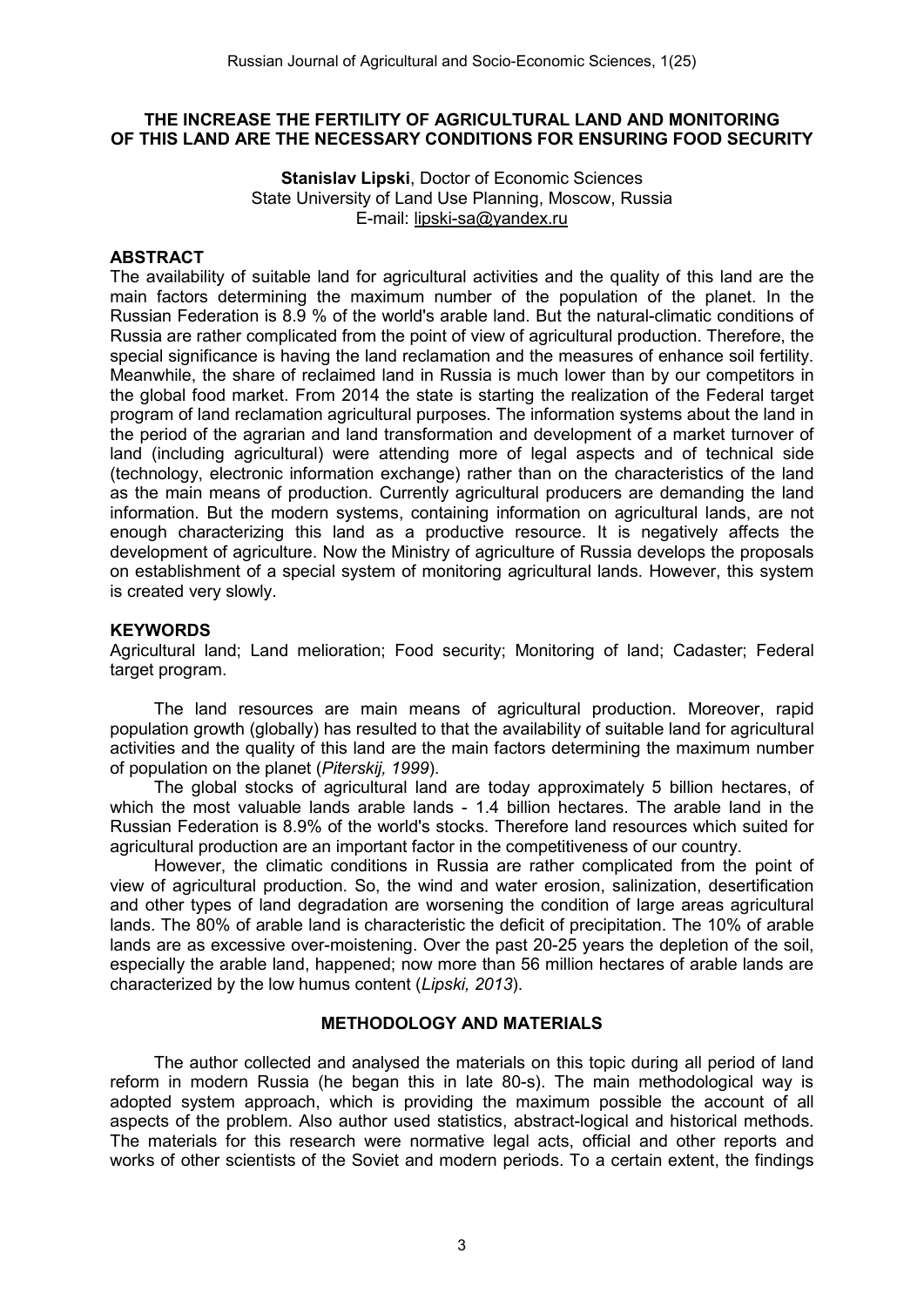and results are based on the experience of the author (more than 20 years he was directly involved in preparing the relevant decisions and their correction).

# MEASURES TO INCREASE OF THE SOIL FERTILITY

In 2010, the President of the Russian Federation approved the Doctrine of food security. It has determined that the weight of domestic agricultural products and foodstuffs in the total volume of commodity resources of the internal market must be not less than 95% for grains, 85% for meat, 90% for milk, 80% for sugar, 80% for vegetable oils and 95% for potato.

This cannot be achieved without the optimization of land use. Therefore, the state economic policy in the sphere of food security includes the organization of a more rational use of agricultural lands. This is the increase of soil fertility, the expansion of sowing of agricultural crops at the expense of unused arable lands; also it is construction and reconstruction of drainage systems.

Thus, the yield on irrigated lands is in the three to four times higher compared with other land; and the labor productivity is in the two to three times (*reports, 2010-2012*). The advantage of irrigated farming is most clearly manifested in the conditions of the abnormal drought 2010. Then the crops completely died almost a third of the area of crops in more than 40 regions of the Russian Federation. More than 25 thousand farms have suffered losses. The grain production in that year decreased by 35%, the shortage of grain amounted to 15 million tons, vegetables - 1.9 million tons. In the same time, the yield on irrigated land decreased only 10-12%.

Meanwhile, the share of reclaimed land in Russia is less than 8%. This is unacceptable lower than of our competitors in the global food market. For example, in China the reclaimed land is 44%, in India - 36%, in the USA - 40% (*federal target program, 2013*).

And even drainage systems created in the Soviet period, in many cases, are using improperly. So, almost half of agricultural irrigation systems of general and individual used is not operated because they have any malfunctions and other reasons. Now more than 500 thousand hectares of irrigated lands are not used in agricultural production.

As a result, if in the early 90-s in the Russian Federation there were 11.5 million hectares of reclaimed agricultural land (6.1 million hectares of irrigated and 5.4 million hectares of drained land), then to the present time only 9.1 million hectares of reclaimed land (4.3 million irrigated and 4.8 million drained) are in the use of agricultural producers. This was largely the result of inadequate measures of the state support of agrarian sector in a very difficult period of the active phase of agrarian and land reforms (the 90-s and the beginning of «zero's» years). In this period the termination use more than 15 million hectares of agricultural lands happened. The mineral and organic fertilizers then were not compensating for the loss of nutrients soil with harvest - the average annual deficit of humus in arable layer amounted to 0.52 tons per hectare.

However, the beginning of realization in 2006 of the priority national project «Development of agro-industrial complex» helped improve the situation. Then this project was transformed into the state programs development of agriculture and regulation of market agricultural products, raw materials and food (2008-2012 and 2013-2020). Their implementation has given 4.4% annual growth of agricultural production. Moreover, it was in the conditions of 2010, when significant agricultural areas were covered by an abnormal drought.

In the same year the Government adopted program of soil fertility (*federal target program 2006*). Similar programs had implemented previously too. But they did not give the expected result. The program 2006 gave a positive effect.

So, it has allowed to involve in agricultural use 4.77 million hectares of unused an agricultural land and to prevent the outflow from use 6.79 million hectares.

The rehabilitation and involvement in intensive agricultural use 232.15 thousand hectares of land affected by the accident at the Chernobyl NPP had carried out in the framework of this program.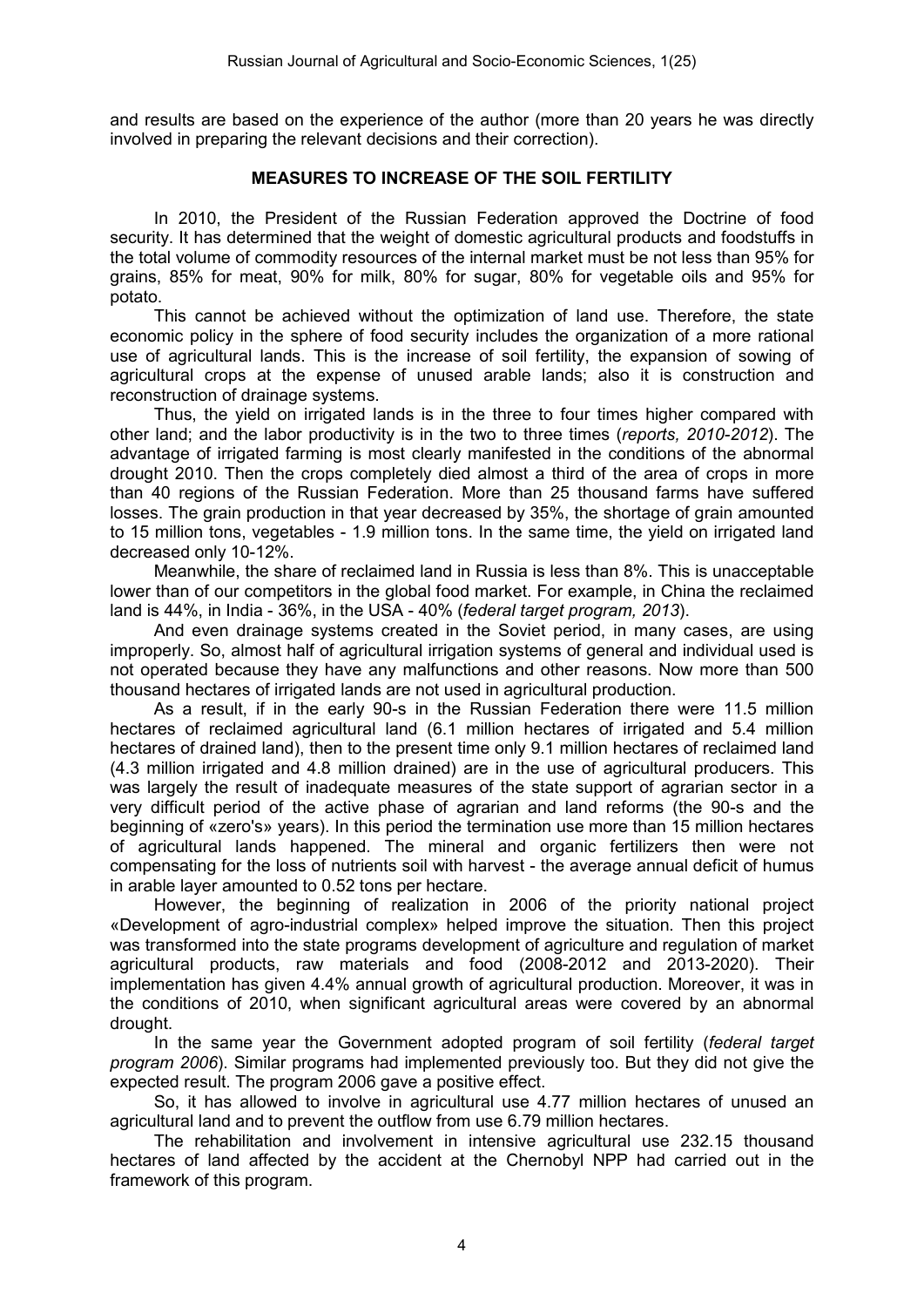The program's events had provided the protection of 548.91 thousand hectares against water erosion, flooding and underflooding and of 1201.32 thousand hectares from wind erosion and desertification.

Only environmental benefits from the restoration and preservation of soil fertility on the square 6.79 million hectares of agricultural lands are estimated more than 25 billion rubles (*federal target program, 2013*).

An additional incentive for the movement in this direction should be the food security Doctrine of the Russian Federation, which provides for a more rational use of agricultural lands, increase soil fertility, expansion of sowing agricultural crops at the expense of unused arable land (*Lipski, 2013*).

A new step was the decision of the Government of the Russian Federation about Federal target program «Development of melioration of the agricultural lands of Russia for 2014-2020».

# MONITORING OF AGRICULTURAL LAND

Another necessary condition for the rational use and protection of agricultural land is appropriate information support.

In Soviet period and in beginning of land reform the state land cadaster was main information system, which contained the information about land. It included the following components.

- 1. The registration of specific land plots reflected the legal aspects of land use.
- 2. The accounting of the quantity and quality of land.
- 3. The soil's bonitation by natural properties was reflecting the production aspects of land use.
- 4. The economic evaluation of land was the basis for application of economic regulators of agricultural lands.

In the 90-s the land cadaster developed towards a multi-purpose information system about land which included the accounting of land, her registration, ensuring of land's taxation and land's management. Then cadastral specialists tried to integrate in this system other real estate. But it was unsuccessfully (*Lipski, 2001*). It succeeded after the adoption in the 2007 law about the transition to the united cadaster of real estate. In result the data of agricultural land were greatly simplified. Real estate cadaster contains no information about farmland in the structure of land plot, about productive specifications and other information. Therefore this cadaster is not suitable for the purposes ensure of rational use of agricultural land. It is not reflecting the specifics of land as a natural resource used as the main means of production in agriculture (*Hlystun, 2010*).

In the early 90-s another the land information system was introduced in addition to land cadaster. It is the state monitoring of lands, which became a part of the state environmental monitoring.

However, it also ensures not full-fledged observation for land plots as for production resource and for fields of crop rotation. This monitoring is not exercised for a range of parameters characterizing the fertility of the soils, which are essential for agriculture.

Along with the state monitoring of land the other observations are being implemented in the land and agrarian spheres too.

The monitoring of fertility of agricultural lands is part of the state monitoring of land (more *Zakharova, 2012*). Also the state monitoring of land includes as a component part the monitoring of reclaimed land.

The Doctrine of food security of the Russian Federation provides for the monitoring such security. One of the main directions of the ensuring of food security is the increase soil fertility and crop yield, the expansion of sowing of agricultural crops at the expense of unused arable lands, the construction and reconstruction of drainage systems (more *Lipski, 2013*).

Thus, for the lands of agricultural purpose there are several types of observations. But these disparate observations do not give a synergy effect. There is the lack of systematic. In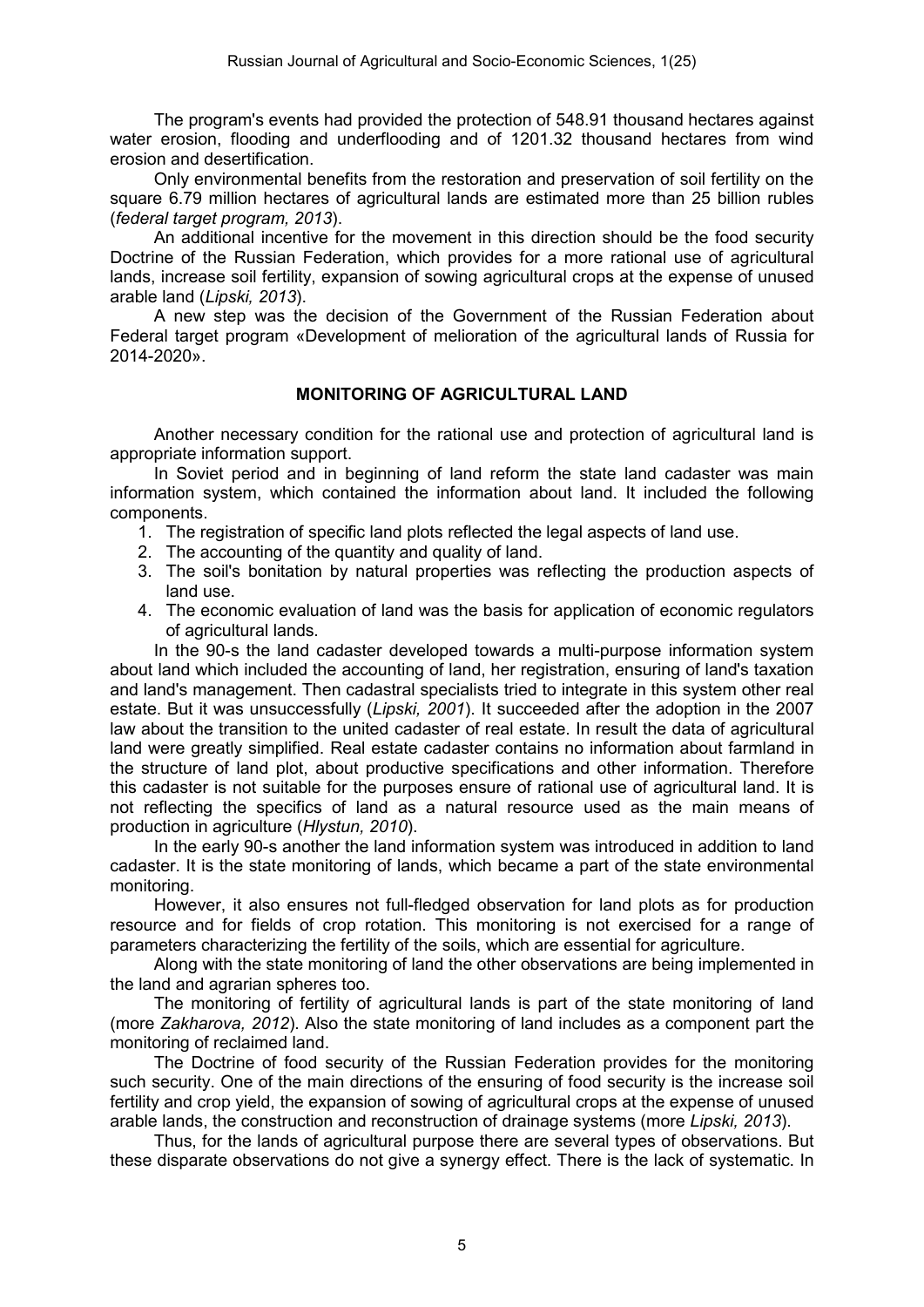this regard, quite big expectations are connected with the formation unified system of monitoring agricultural land.

In 2010 the Government of the Russian Federation approved the concept of the development of the specialized state monitoring agricultural lands and of the formation of state information resources about these lands.

The practical steps on conducting this monitoring was not realized although after the adoption of the respective decision by the Government of the Russian Federation has passed already more than 3 years. So, the information resources in the field of monitoring agricultural lands created while only in 4 regions (Voronezh, Samara, Lipetsk region, Krasnodar territory). The works on their formation started in 15 other regions.

The basis for the formation of such a system should be implemented in the real time monitoring of soil fertility. The centers and stations of the agrochemical service, chemicals and agricultural radiology perform this monitoring. This centers and stations are subordinate to the Ministry of agriculture of Russia.

This centers and stations along with directly monitoring of land fertility have as the main directions of activities the soil, agrochemical, phytosanitary, ecological and toxicological surveys of agricultural land. Also they are performing the reclamation and erosion control measures in order to ensure the reproduction of fertility of lands, including conservation heavily eroded lands. Therefore, the monitoring of agricultural lands can provide the necessary consistency in the information sphere of agrarian land.

## **DISCUSSION**

This article generalizes and systematizes the results published by its author in various scientific editions (*Lipski, 2001, 2013* and other). The responses on them received from a number scientists and specialists.

## **CONCLUSION**

The general conclusion is that in the period of agrarian and land reforms the state was not able to allocate sufficient funds for improve the fertility. The agricultural organizations also do not have adequate funds for the financing of such works and for the purchase informations about their lands. The information systems about the land in that period were attending more of legal aspects and of technical side (technology, electronic information exchange) rather than on the characteristics of the land as the main means of production. Currently the situation is improving. The agricultural producers are demanding the land information.

Currently the preservation and increase of fertility of agricultural land are requiring systematic work. Besides, along with measures of legislative regulation and budget financing the agricultural science should be engaging of the solution of this problem. The adoption of the program of land reclamation was the result of purposeful work of scientists and specialists. But if the scientific community is not able to formulate its position on the existing problematic issues, such issues will be solved authoritarian (as it happened in land and agrarian sphere in period of reform).

## REFERENCES

- 1. Doklady o sostojanii i ispol'zovanii zemel' sel'skohozjajstvennogo naznachenija. [Reports on the status and use of lands of agricultural purpose]. Moscow. 2010-2012.
- 2. Federal target program «Development of melioration of the agricultural lands of Russia for 2014-2020». Collection of legislation of the Russian Federation. 2013. (43), 5554
- 3. Federal target program «Preservation and restoration of fertility of agricultural lands and agricultural landscapes as the national heritage of Russia for 2006 - 2010 years». Collection of legislation of the Russian Federation. 2006. (10), 1101.